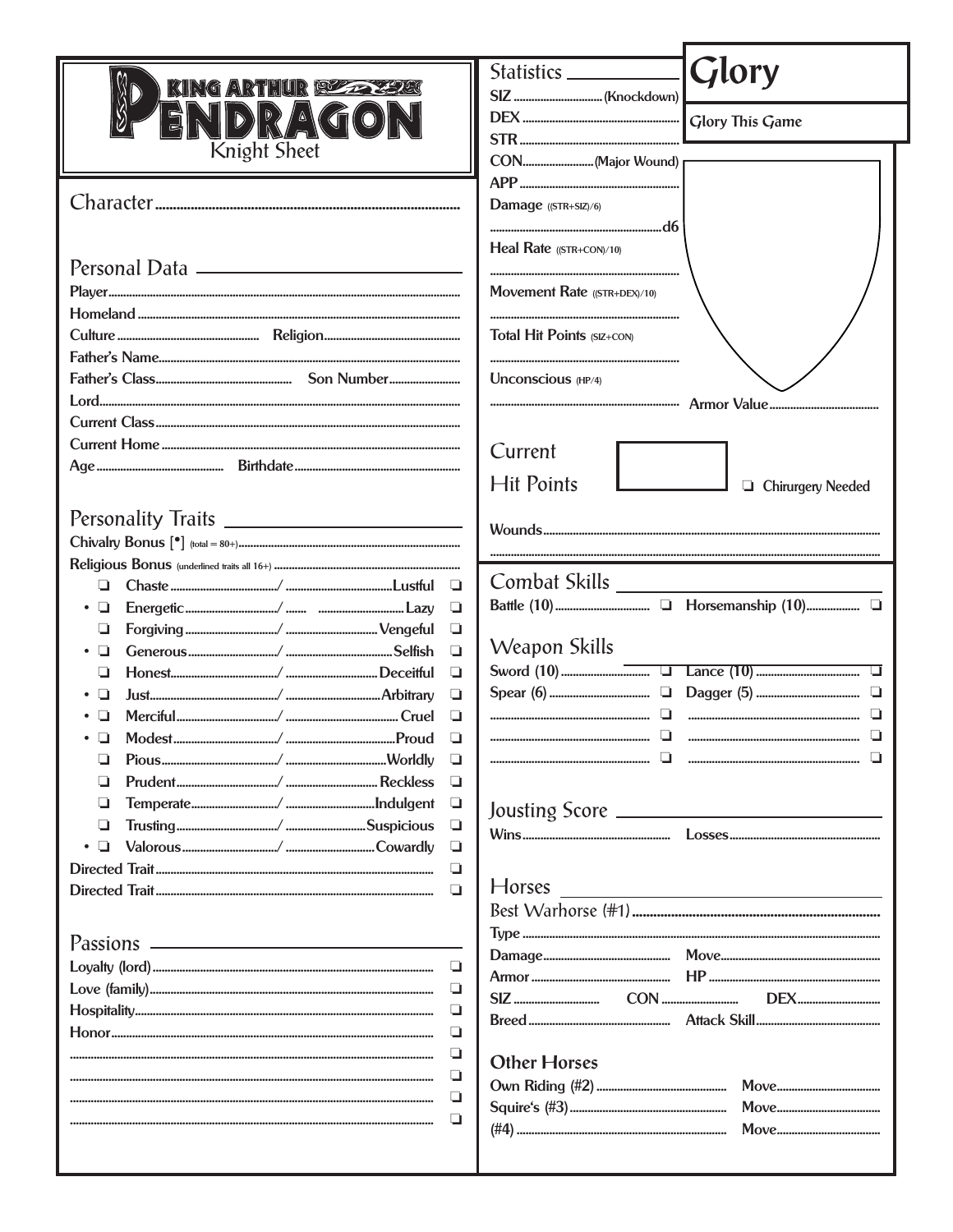| KING ARTHUR BEZZ ZEZEC     | Glory                                                                                                                                                                                                                                                 |
|----------------------------|-------------------------------------------------------------------------------------------------------------------------------------------------------------------------------------------------------------------------------------------------------|
|                            |                                                                                                                                                                                                                                                       |
| $\sqrt[3]{\frac{1}{2}}$ (1 |                                                                                                                                                                                                                                                       |
| <b>Lady Sheet</b>          |                                                                                                                                                                                                                                                       |
|                            |                                                                                                                                                                                                                                                       |
|                            | Damage ((STR+SIZ)/6)                                                                                                                                                                                                                                  |
|                            |                                                                                                                                                                                                                                                       |
|                            | Heal Rate ((STR+CON)/10)                                                                                                                                                                                                                              |
|                            |                                                                                                                                                                                                                                                       |
|                            | Movement Rate ((STR+DEX)/10)                                                                                                                                                                                                                          |
|                            |                                                                                                                                                                                                                                                       |
|                            | Total Hit Points (SIZ+CON)                                                                                                                                                                                                                            |
|                            |                                                                                                                                                                                                                                                       |
|                            | Unconscious (HP/4)                                                                                                                                                                                                                                    |
|                            |                                                                                                                                                                                                                                                       |
|                            |                                                                                                                                                                                                                                                       |
|                            | Current                                                                                                                                                                                                                                               |
|                            | <b>Hit Points</b>                                                                                                                                                                                                                                     |
|                            | <b>Q</b> Chirurgery Needed                                                                                                                                                                                                                            |
|                            |                                                                                                                                                                                                                                                       |
|                            |                                                                                                                                                                                                                                                       |
|                            |                                                                                                                                                                                                                                                       |
|                            | Combat Skills                                                                                                                                                                                                                                         |
| ❏                          |                                                                                                                                                                                                                                                       |
| u<br>u                     |                                                                                                                                                                                                                                                       |
| $\Box$<br>□                |                                                                                                                                                                                                                                                       |
| ❏                          |                                                                                                                                                                                                                                                       |
| □<br>❏                     |                                                                                                                                                                                                                                                       |
| ❏                          |                                                                                                                                                                                                                                                       |
| ❏                          | ◘                                                                                                                                                                                                                                                     |
| u                          |                                                                                                                                                                                                                                                       |
| ❏                          |                                                                                                                                                                                                                                                       |
| ❏                          | Women's Gift                                                                                                                                                                                                                                          |
| □<br>❏                     |                                                                                                                                                                                                                                                       |
| ❏                          |                                                                                                                                                                                                                                                       |
| $\Box$                     | <b>Horses</b><br><u> Andreas Andreas Andreas Andreas Andreas Andreas Andreas Andreas Andreas Andreas Andreas Andreas Andreas Andreas Andreas Andreas Andreas Andreas Andreas Andreas Andreas Andreas Andreas Andreas Andreas Andreas Andreas Andr</u> |
|                            |                                                                                                                                                                                                                                                       |
|                            |                                                                                                                                                                                                                                                       |
|                            |                                                                                                                                                                                                                                                       |
| $\Box$                     |                                                                                                                                                                                                                                                       |
| ❏                          | <b>DEX</b>                                                                                                                                                                                                                                            |
| ❏                          |                                                                                                                                                                                                                                                       |
| ❏                          | <b>Other Horses</b>                                                                                                                                                                                                                                   |
| $\Box$                     |                                                                                                                                                                                                                                                       |
| ❏                          |                                                                                                                                                                                                                                                       |
| ❏                          |                                                                                                                                                                                                                                                       |
|                            |                                                                                                                                                                                                                                                       |
|                            |                                                                                                                                                                                                                                                       |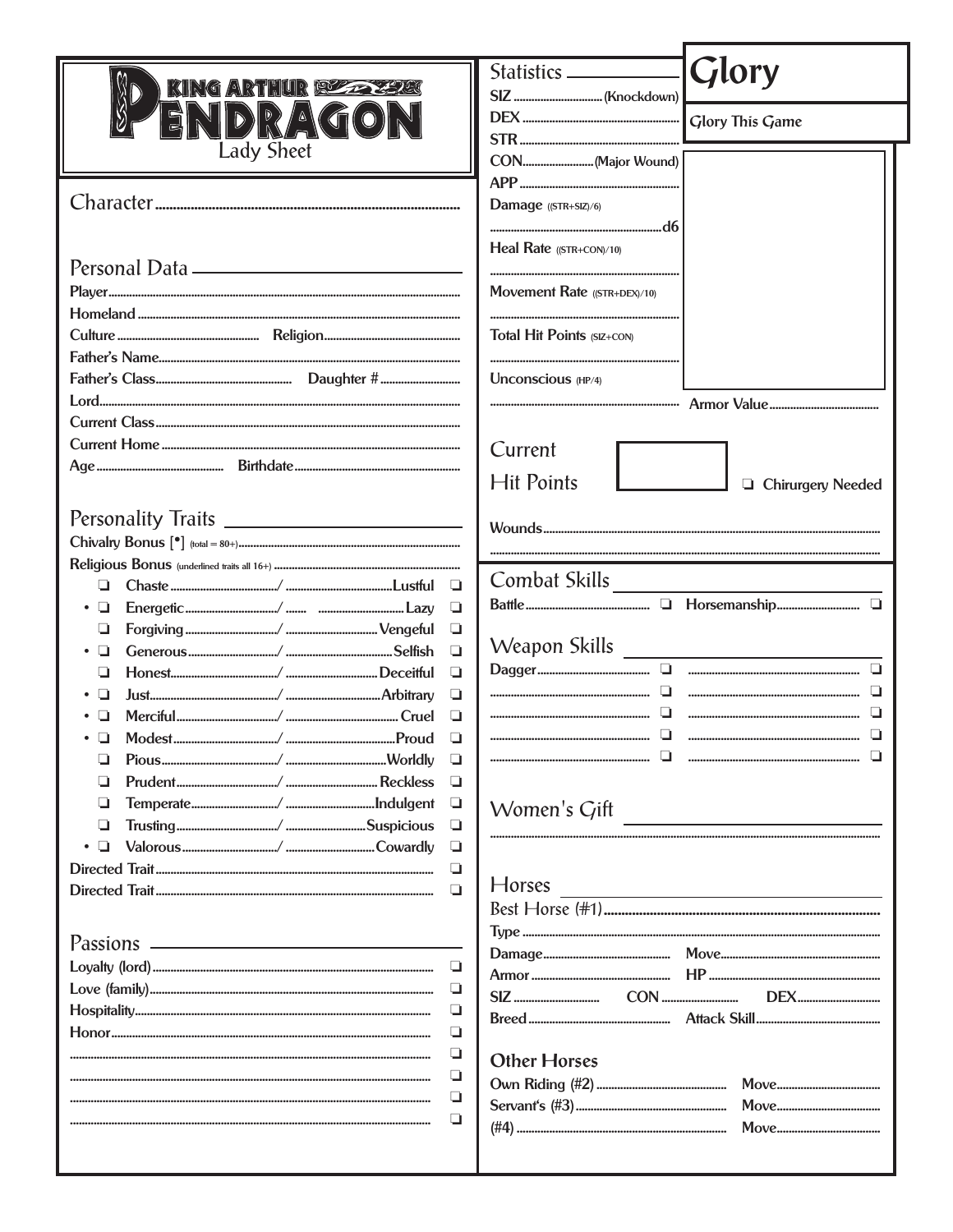|                       |        | Insight<br>Statistics <u>______________</u> |
|-----------------------|--------|---------------------------------------------|
| KING ARTHUR BEZZEZE   |        |                                             |
| $\triangle$ (G(       |        |                                             |
|                       |        |                                             |
| <b>Magician Sheet</b> |        | CON(Major Wound)<br><b>Glory This Game</b>  |
|                       |        | Damage ((STR+SIZ)/6)                        |
|                       |        |                                             |
|                       |        | Heal Rate $(STR+CON)/10$                    |
|                       |        | Movement Rate ((STR+DEX)/10)                |
|                       |        | Total Hit Points (SIZ+CON)                  |
|                       |        |                                             |
|                       |        | Unconscious (HP/4)                          |
|                       |        |                                             |
|                       |        |                                             |
|                       |        | Current                                     |
|                       |        | <b>Hit Points</b><br>□ Chirurgery Needed    |
|                       |        |                                             |
|                       |        |                                             |
|                       |        |                                             |
|                       |        |                                             |
|                       |        |                                             |
| ப                     | u      |                                             |
| •⊔                    | ❏      |                                             |
| ⊔                     | u      | Combat Skills ————————————                  |
|                       | ❏      | u                                           |
|                       | ◻      |                                             |
| • ⊔                   | ❏      |                                             |
|                       | u<br>u |                                             |
| u                     | ❏      | Magical Talents/Talismans                   |
| ⊔                     | u      | П                                           |
| ⊔                     | ч      | ப                                           |
| ⊔                     | ❏      |                                             |
|                       | $\Box$ | ப                                           |
|                       | u      | ⊔                                           |
|                       | $\Box$ |                                             |
|                       |        |                                             |
|                       |        | ப                                           |
|                       | ч      |                                             |
|                       | $\Box$ | $Horse$ $\longrightarrow$                   |
|                       | О      |                                             |
|                       | ❏      |                                             |
|                       | ❏      |                                             |
|                       | ❏      | <b>DEX</b>                                  |
|                       | ❏      |                                             |
|                       |        |                                             |